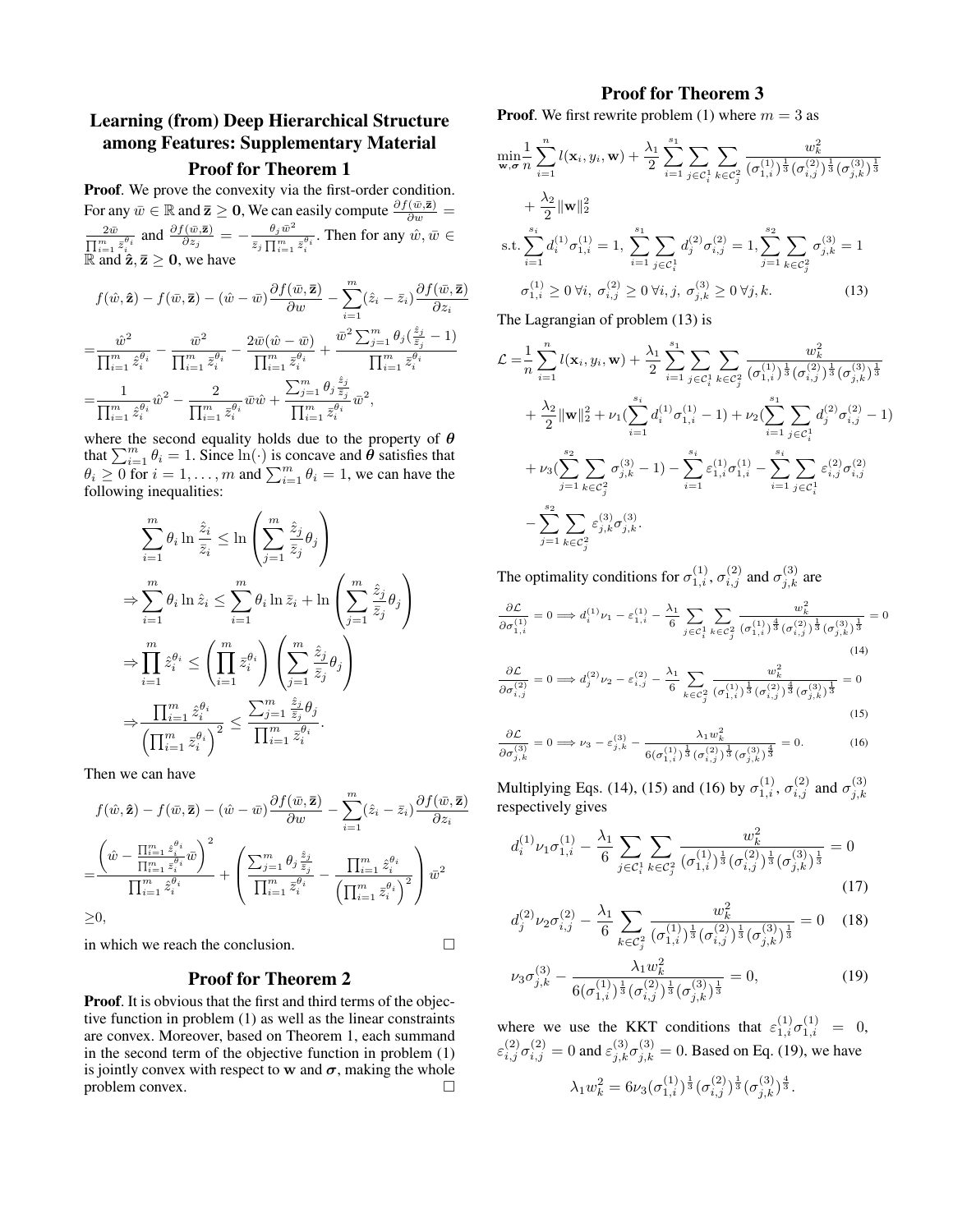By plugging this equation into Eqs. (17) and (18), we can get

$$
d_i^{(1)} \nu_1 \sigma_{1,i}^{(1)} - \nu_3 \sum_{j \in \mathcal{C}_i^1} \sum_{k \in \mathcal{C}_j^2} \sigma_{j,k}^{(3)} = 0 \tag{20}
$$

$$
d_j^{(2)} \nu_2 \sigma_{i,j}^{(2)} - \nu_3 \sum_{k \in \mathcal{C}_j^2} \sigma_{j,k}^{(3)} = 0.
$$
 (21)

By taking sum over i on Eq. (20), we can get  $\nu_1 = \nu_3$  since  $\sum_{i=1}^{s_i} d_i^{(1)} \sigma_{1,i}^{(1)} = 1$  and  $\sum_{i=1}^{s_1} \sum_{j \in \mathcal{C}_i^1} \sum_{k \in \mathcal{C}_i^2} \sigma_{j,k}^{(3)} =$  $\sum_{j=1}^{s_2} \sum_{k \in C_j^2} \sigma_{j,k}^{(3)} = 1$  due to linear equality constraints in problem (13). By taking sum over i and j on Eq. (21), we have  $\nu_2 = \nu_3$  since  $\sum_{i=1}^{s_1} \sum_{j \in C_i^1} d_j^{(2)} \sigma_{i,j}^{(2)} = 1$  and  $\sum_{i=1}^{s_1} \sum_{j \in C_i^1} \sum_{k \in C_j^2} \sigma_{j,k}^{(3)} = \sum_{j=1}^{s_2} \sum_{k \in C_j^2} \sigma_{j,k}^{(3)} = 1$  due to linear equality constraints in problem (13). By combining those two results, we have  $\nu_1 = \nu_2 = \nu_3$  and hence we use  $\nu$  to denote them. Based on Eqs. (17-19), we have  $\nu > 0$ . Based on Eq. (19), we have

$$
\sigma_{j,k}^{(3)} = \frac{\lambda_1^{\frac{3}{4}}|w_k|^{\frac{3}{2}}}{6^{\frac{3}{4}}\nu^{\frac{3}{4}}(\sigma_{1,i}^{(1)})^{\frac{1}{4}}(\sigma_{i,j}^{(2)})^{\frac{1}{4}}}.
$$
(22)

Then based on Eqs. (18), (19) and (22), since  $\nu_2 = \nu_3$  =  $\nu > 0$ , we have

$$
d_j^{(2)}\sigma_{i,j}^{(2)}=\sum_{k\in\mathcal{C}_j^2}\sigma_{j,k}^{(3)}=\frac{\lambda_1^{\frac{3}{4}}}{6^{\frac{3}{4}}\nu^{\frac{3}{4}}(\sigma_{1,i}^{(1)})^{\frac{1}{4}}(\sigma_{i,j}^{(2)})^{\frac{1}{4}}}\sum_{k\in\mathcal{C}_j^2}|w_k|^{\frac{3}{2}},
$$

leading to

$$
\sigma_{i,j}^{(2)} = \frac{\lambda_1^{\frac{3}{5}}}{6^{\frac{3}{5}}\nu^{\frac{3}{5}}(d_j^{(2)})^{\frac{4}{5}}(\sigma_{1,i}^{(1)})^{\frac{1}{5}}} \left(\sum_{k \in \mathcal{C}_j^2} |w_k|^{\frac{3}{2}}\right)^{\frac{4}{5}}.
$$
 (23)

Based on Eqs. (17), (18) and (23), since  $\nu_1 = \nu_2 = \nu > 0$ , we can get

$$
d_i^{(1)} \sigma_{1,i}^{(1)} = \sum_{j \in C_i^1} d_j^{(2)} \sigma_{i,j}^{(2)}
$$
  
= 
$$
\frac{\lambda_1^{\frac{3}{2}}}{6^{\frac{3}{5}} \nu^{\frac{3}{5}} (\sigma_{1,i}^{(1)})^{\frac{1}{5}}} \sum_{j \in C_i^1} (d_j^{(2)})^{\frac{1}{5}} \left( \sum_{k \in C_j^2} |w_k|^{\frac{3}{2}} \right)^{\frac{4}{5}},
$$

leading to

$$
\sigma_{1,i}^{(1)} = \frac{\lambda_1^{\frac{1}{2}}}{6^{\frac{1}{2}}\nu^{\frac{1}{2}}(d_i^{(1)})^{\frac{5}{6}}} \left( \sum_{j \in C_i^1} (d_j^{(2)})^{\frac{1}{5}} \left( \sum_{k \in C_j^2} |w_k|^{\frac{3}{2}} \right)^{\frac{4}{5}} \right)^{\frac{2}{6}}.
$$
\n(24)

By plugging Eq. (24) into the first linear equality constraint in problem (13), we can get

$$
\nu = \frac{\lambda_1}{6} \left( \sum_{i=1}^{s_1} (d_i^{(1)})^{\frac{1}{6}} \left( \sum_{j \in C_i^1} (d_j^{(2)})^{\frac{1}{5}} \left( \sum_{k \in C_j^2} |w_k|^{\frac{3}{2}} \right)^{\frac{4}{5}} \right)^{\frac{5}{6}} \right)^2.
$$
\n(25)

Then based on Eqs. (22-25), we can get

$$
(\sigma_{1,i}^{(1)})^{\frac{1}{3}}(\sigma_{i,j}^{(2)})^{\frac{1}{3}}(\sigma_{j,k}^{(3)})^{\frac{1}{3}}
$$
\n
$$
=\frac{\lambda_1^{\frac{1}{4}}|w_k|^{\frac{1}{2}}(\sigma_{1,i}^{(1)})^{\frac{1}{3}}(\sigma_{i,j}^{(2)})^{\frac{1}{3}}}{6^{\frac{1}{4}}\nu^{\frac{1}{4}}(\sigma_{1,i}^{(1)})^{\frac{1}{12}}(\sigma_{i,j}^{(2)})^{\frac{1}{12}}}
$$
\n
$$
=\frac{\lambda_1^{\frac{1}{4}}|w_k|^{\frac{1}{2}}}{6^{\frac{1}{4}}\nu^{\frac{1}{4}}}(\sigma_{1,i}^{(1)})^{\frac{1}{4}}(\sigma_{i,j}^{(2)})^{\frac{1}{4}}
$$
\n
$$
=\frac{\lambda_1^{\frac{2}{5}}(\sigma_{1,i}^{(1)})^{\frac{1}{5}}|w_k|^{\frac{1}{2}}}{6^{\frac{2}{5}}\nu^{\frac{2}{5}}(d_j^{(2)})^{\frac{1}{5}}}\left(\sum_{k' \in C_j^2} |w_{k'}|^{\frac{3}{2}}\right)^{\frac{1}{5}}
$$
\n
$$
=\frac{\lambda_1^{\frac{1}{2}}|w_k|^{\frac{1}{2}}}{6^{\frac{1}{2}}\nu^{\frac{1}{2}}(d_i^{(1)})^{\frac{1}{6}}(d_j^{(2)})^{\frac{1}{5}}}\left(\sum_{k' \in C_j^2} |w_{k'}|^{\frac{3}{2}}\right)^{\frac{1}{5}} \times
$$
\n
$$
\left(\sum_{j' \in C_i^1} (d_{j'}^{(2)})^{\frac{1}{5}}\left(\sum_{k' \in C_{j'}^2} |w_{k'}|^{\frac{3}{2}}\right)^{\frac{4}{5}}\right)^{\frac{1}{6}}
$$

and

5

$$
\sum_{i=1}^{s_1} \sum_{j \in \mathcal{C}_i^1} \sum_{k \in \mathcal{C}_j^2} \frac{w_k^2}{(\sigma_{1,i}^{(1)})^{\frac{1}{3}} (\sigma_{i,j}^{(2)})^{\frac{1}{3}} (\sigma_{j,k}^{(3)})^{\frac{1}{3}}}
$$
\n
$$
= \frac{6^{\frac{1}{2}} \nu^{\frac{1}{2}}}{\lambda_1^{\frac{1}{2}}} \sum_{i=1}^{s_1} \frac{(d_i^{(1)})^{\frac{1}{6}}}{\left(\sum_{j' \in \mathcal{C}_i^1} (d_{j'}^{(2)})^{\frac{1}{5}} (\sum_{k' \in \mathcal{C}_{j'}^2} |w_{k'}|^{\frac{3}{2}})^{\frac{3}{5}}\right)^{\frac{4}{5}}} \times \sum_{j \in \mathcal{C}_i^1} \frac{(d_j^{(2)})^{\frac{1}{5}}}{\left(\sum_{k' \in \mathcal{C}_j^2} |w_{k'}|^{\frac{3}{2}}\right)^{\frac{1}{5}}} \sum_{k \in \mathcal{C}_j^2} |w_k|^{\frac{3}{2}}
$$
\n
$$
= \frac{6^{\frac{1}{2}} \nu^{\frac{1}{2}}}{\lambda_1^{\frac{1}{2}}} \sum_{i=1}^{s_1} \frac{(d_i^{(2)})^{\frac{1}{5}}}{\left(\sum_{j' \in \mathcal{C}_i^1} (d_{j'}^{(2)})^{\frac{1}{5}} (\sum_{k' \in \mathcal{C}_{j'}^2} |w_{k'}|^{\frac{3}{2}})^{\frac{1}{5}}\right)^{\frac{1}{5}}} \times \sum_{j \in \mathcal{C}_i^1} (d_j^{(2)})^{\frac{1}{5}} \left(\sum_{k \in \mathcal{C}_j^2} |w_k|^{\frac{3}{2}}\right)^{\frac{4}{5}}
$$
\n
$$
= \frac{6^{\frac{1}{2}} \nu^{\frac{1}{2}}}{\lambda_1^{\frac{1}{2}}} \sum_{i=1}^{s_1} (d_i^{(1)})^{\frac{1}{6}} \left(\sum_{j \in \mathcal{C}_i^1} (d_j^{(2)})^{\frac{1}{5}} \left(\sum_{k \in \mathcal{C}_j^2} |w_k|^{\frac{3}{2}}\right)^{\frac{4}{5}}\right)^{\frac{5}{6}}
$$
\

By plugging this equation into the objective function of problem (13), we reach the conclusion.  $\Box$ 

## The FISTA and GIST Algorithms

The detailed procedures for the FISTA and GIST algorithms are shown in Algorithms 1 and 2.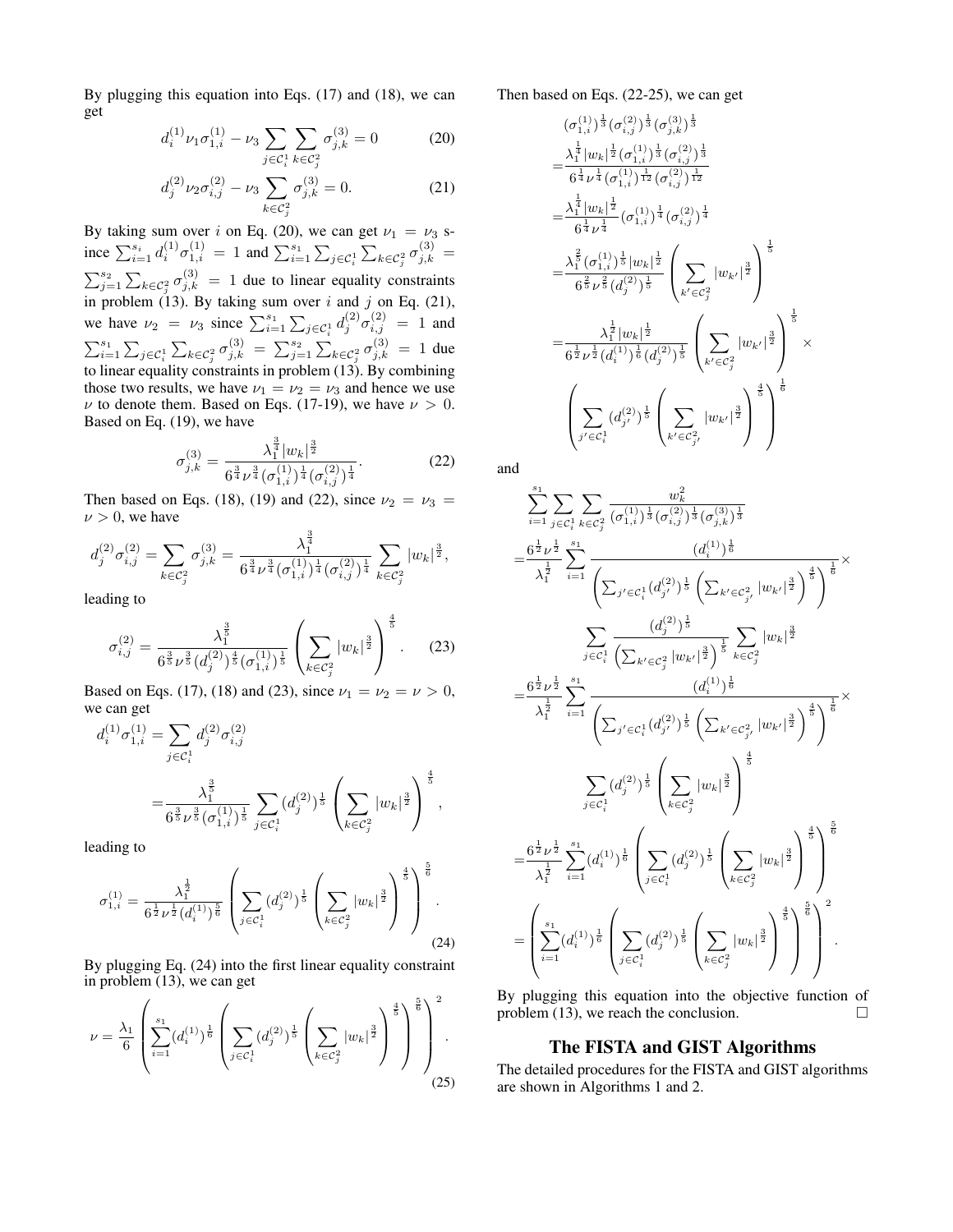#### Algorithm 1 The FISTA Algorithm

1: Initialize  $r_0, \alpha > 1$ ; 2: Set  $\phi^{(0)}$  as the initial value for variable  $\phi$ ; 3:  $\boldsymbol{\psi}^{(1)} := \boldsymbol{\phi}^{(0)};$ 4:  $k := 1$ ; 5:  $t_1 := 1$ ; 6: while not converged do 7: Find the smallest nonnegative integers  $i_k$  such that with  $\hat{r}$  =  $e^{i_k} r_{k-1}, F(q_{\hat{r}}(\boldsymbol{\psi}^{(k)})) \leq$  $Q_{\hat{r}}(q_{\hat{r}}(\boldsymbol{\psi}^{(k)}), \boldsymbol{\psi}^{(k)});$ 8:  $r_k := \alpha^{i_k} r_{k-1};$ 9:  $\phi^{(k)} := q_{r_k}(\psi^{(k)});$ 9:  $\varphi^{\alpha} := q_{r_k}(\varphi^{\alpha})$ ;<br>
10:  $t_{k+1} := \frac{1 + \sqrt{1 + 4t_k^2}}{2}$ ; 11:  $\psi^{(k+1)} := \phi^{(k)} + \left(\frac{t_k-1}{t_{k+1}}\right) (\phi^{(k)} - \phi^{(k-1)})$ 12:  $k := k + 1;$ 13: end while

## Algorithm 2 The GIST Algorithm

1: Choose  $\eta > 1, r_0, \sigma \in (0, 1);$ 2: Set  $\phi^{(0)}$  as the initial value for variable  $\phi$ ; 3:  $k := 0$ ; 4: repeat 5:  $r_{k+1} := r_k;$ 6: repeat 7:  $\hat{\phi}^{(k+1)} := \arg \min_{\phi} H_{r_{k+1}}(\phi, \phi^{(k)});$ 8:  $r_{k+1} := \eta r_{k+1};$ 9: **until**  $F(\phi^{(k+1)}) \leq F(\phi^{(k)}) - \frac{r_{k+1}\sigma}{2} ||\phi^{(k+1)} \phi^{(k)} \|_{F}^{2}$ 10:  $k := k + 1;$ 11: until Some convergence criterion is satisfied

#### Optimization Procedure for Problem (4)

Note that the only coupling in the variables of problem (4) comes from the equality constraint. The Lagrangian of problem (4) with respect to the equality constraint is given by

$$
\mathcal{L}(\boldsymbol{\rho}, \gamma) = ||\boldsymbol{\rho} - \boldsymbol{\hat{\rho}}||_2^2 - 2\gamma(\mathbf{a}^T\boldsymbol{\rho} - 1).
$$

By setting the derivative of  $\mathcal L$  with respect to each  $\rho_i$  to 0, we can see that the minimum is reached when  $\rho_i = \hat{\rho}_i + a_i \gamma$ where  $a_i$  is the *i*th entry of a. Since each  $\rho_i$  is required to be nonnegative and  $\mathcal{L}(\rho, \gamma)$  is a quadratic function of  $\rho$ , the optimal solution for  $\rho_i$  is given by

$$
\rho_i = \max(0, \hat{\rho}_i + a_i \gamma). \tag{26}
$$

Plugging the optimal solution of  $\rho_i$  into  $\mathcal{L}(\rho, \gamma)$ , we can obtain the dual problem as

$$
\min_{\gamma} \sum_{\gamma \ge -\hat{\rho}_i/a_i} (a_i^2 \gamma^2 + 2a_i \hat{\rho}_i \gamma) - \sum_{\gamma \le -\hat{\rho}_i/a_i} \hat{\rho}_i^2 - 2\gamma. \tag{27}
$$

Obviously, the objective function of problem (27) is a piecewise linear or quadratic function over regions determined by the sequence  $\{-\frac{\hat{\rho}_i}{a_i}\}$ . The main idea of our method is to determine the functional form of problem (27) over each

region, then compute the local optimum over each region which has an analytical solution, and finally obtain the global optimum by comparing all the local optima. So the main problem is to determine the coefficients of problem (27) over each region efficiently. Without loss of the generality, we assume  $\hat{\rho}_1/a_1 \geq \hat{\rho}_2/a_2 \geq \ldots \geq \hat{\rho}_s/a_s$  where s is the length of a. If this is not the case, we can sort the sequence  $\{\hat{\rho}_i/a_i\}$ . When  $\gamma \in [-\hat{\rho}_s/a_s, +\infty)$ , the objective function of problem (27) is  $c_2 \lambda^2 + c_1 \lambda + c_0$ , where  $c_2 = \sum_{i=1}^s a_i^2$ ,  $c_1 =$  $2(\sum_{i=1}^s a_i \hat{\rho}_i - 1)$ , and  $c_0 = 0$ , and it has an analytical solution as  $\gamma = \max(-\frac{\hat{\rho}_s}{a_s}, -\frac{c_1}{2c_2})$ . When  $\gamma \in (-\infty, -\hat{\rho}_1/a_1)$ , problem (27) has no well-defined solution since the objective function becomes  $-2\gamma - \sum_{i=1}^{s} \hat{\rho}_i^2$ . So we only need to consider the situation where  $\gamma \in [-\hat{\rho}_1/a_1, -\hat{\rho}_s/a_s]$ . We summarize the algorithm for solving problem (27) in Algorithm 3. This algorithm needs to scan the sequence  ${-\hat{\rho}_i/a_i}$  only once which costs  $O(s)$ . So the complexity of the whole algorithm is at most  $O(s \ln s)$ , which is more efficient than existing QP solvers.

After determining the optimal  $\gamma$ , we can obtain the solution for  $\rho_i$  via Eq. (26).

| <b>Algorithm 3</b> Algorithm for problem $(27)$                                                                   |
|-------------------------------------------------------------------------------------------------------------------|
| 1: Sort $\{\hat{\rho}_i/a_i\}$ if needed;                                                                         |
| 2: $c_0 := 0$ ; % coefficient for constant term                                                                   |
| 3: $c_1 := 2(\sum_{i=1}^s a_i \hat{\rho}_i - 1)$ ; % coefficient for linear term                                  |
| 4: $c_2 := \sum_{i=1}^s a_i^2$ ; % coefficient for quadratic term                                                 |
| 5: $\gamma := \max(-\frac{\hat{\rho}_s}{a_s}, -\frac{c_1}{2c_2});$                                                |
| 6: $f := c_0 + c_1 \gamma + c_2 \gamma^2$ ; % value of current minimum                                            |
| 7: for $i = s$ to 2 do                                                                                            |
| $\%$ Determine<br>the coefficients<br>8:<br>over                                                                  |
| $[-\hat{\rho}_{i-1}/a_{i-1}, -\hat{\rho}_{i}/a_{i});$                                                             |
| $c_0 := c_0 - \hat{\rho}_i^2;$<br>9:                                                                              |
| 10: $c_1 := c_1 - 2a_i \hat{\rho}_i$ ;                                                                            |
| $c_2 := c_2 - a_i^2;$<br>11:                                                                                      |
| $\gamma_0 := \min(-\frac{\hat{\rho}_i}{a_i}, \max(-\frac{\hat{\rho}_{i-1}}{a_{i-1}}, -\frac{c_1}{2c_2}));$<br>12: |
| $f_0 := c_0 + c_1 \gamma_0 + c_2 \gamma_0^2;$<br>13:                                                              |
| if $f_0 < f$ then<br>14:                                                                                          |
| 15:<br>$\gamma := \gamma_0$ ;                                                                                     |
| $f := f_0$ :<br>16:                                                                                               |
| end if<br>17:                                                                                                     |
| $18:$ end for                                                                                                     |
|                                                                                                                   |

### Optimization Procedure for Problem (5)

Unfortunately, problem (5) is non-convex with respect to all variables. To see this, we present a case that  $f(w, z, \theta) =$  $w^2$  $\frac{w^2}{\prod_{i=1}^m z_i^{q_i}}$  is not jointly convex with respect to  $w \in \mathbb{R}$ ,  $z \in$  $\mathbb{R}^m$  and  $\theta$ , where w and  $\{z_i\}$  are required to be positive, and  $\theta$  is required to satisfy  $\theta_i \geq 0$  for  $i = 1, \ldots, m$  and  $\sum_{i=1}^{m} \theta_i = 1$ . By considering a case that  $d = 1$  and  $m = 2$ and defining  $\hat{w} = -48$ ,  $\bar{w} = -74$ ,  $\hat{z} = (60 \ 86)^T$ ,  $\bar{z} =$  $(99\ 93)^T$ ,  $\hat{\theta} = (0.0006\ 0.9994)^T$ ,  $\bar{\theta} = (0.8286\ 0.1714)^T$ ,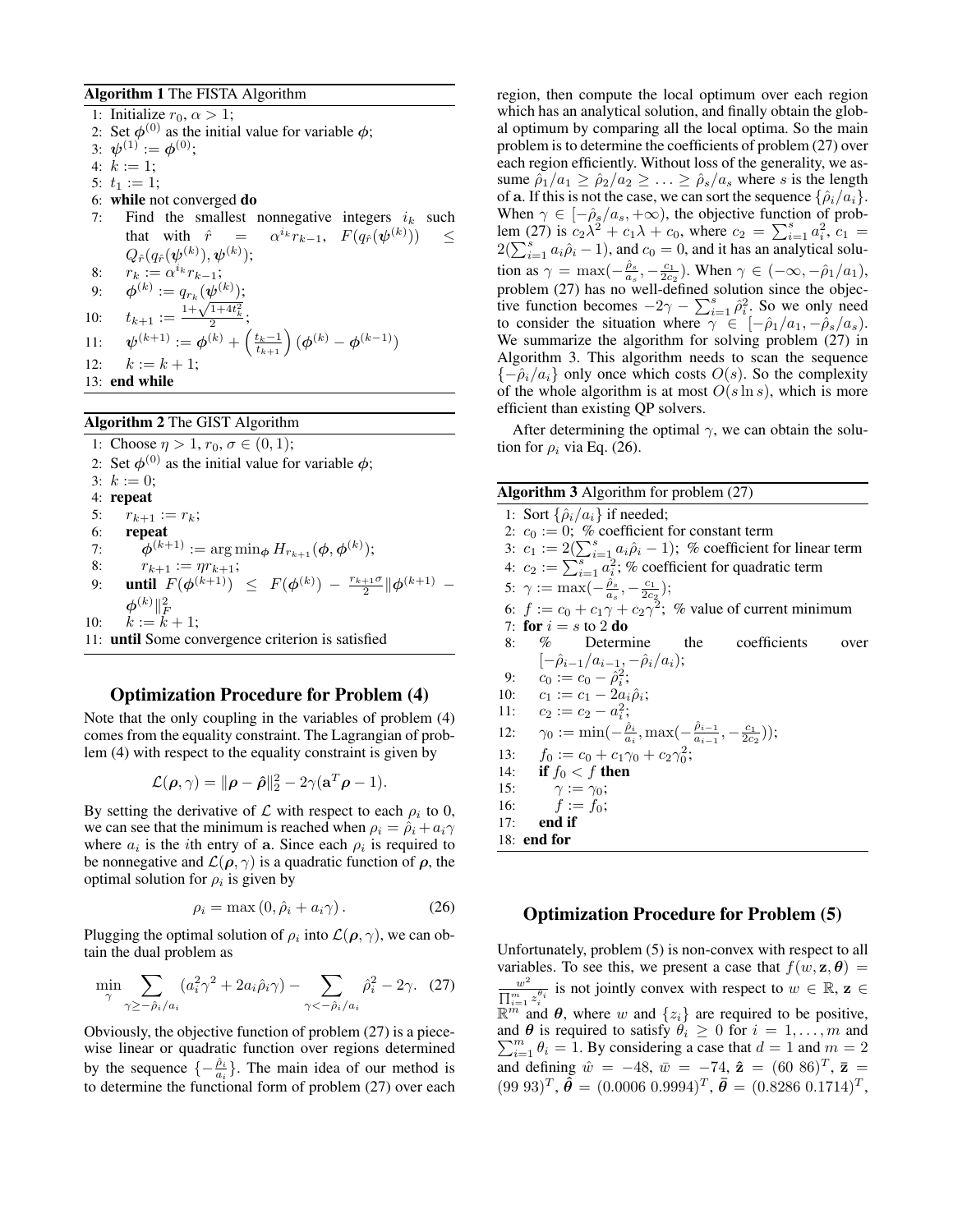and  $\alpha = 0.4095$ , we have

$$
\alpha f(\hat{w}, \hat{\mathbf{z}}, \hat{\boldsymbol{\theta}}) + (1 - \alpha) f(\bar{w}, \bar{\mathbf{z}}, \bar{\boldsymbol{\theta}})
$$
  
= 0.4095 × 26.7968 + (1 – 0.4095) × 55.9091  
<46.3551  
=  $f(\alpha \hat{w} + (1 - \alpha)\bar{w}, \alpha \hat{\mathbf{z}} + (1 - \alpha)\bar{\mathbf{z}}, \alpha \hat{\boldsymbol{\theta}} + (1 - \alpha)\bar{\boldsymbol{\theta}}),$ 

which implies that problem  $(5)$  is non-convex.

In order to solve problem (5), we use the GIST algorithm. With the abuse of notations, we use a vector  $\phi$  to denote the concatenation of w,  $\sigma$  and  $\theta$ . We define the set of constraints on  $\phi$  as  $\mathcal{S}_{\phi} = {\phi | \sum_{j=1}^{s_i} d_j^{(i)} \sigma_{\mathcal{F}_{\dot{x}}^i}^{(i)}}$  $\overset{(i)}{\mathcal{F}^{i}_{j},j} =$ 1  $\forall i \in [m], \sigma_{\tau i}^{(i)}$  $\begin{array}{rcl} \bar{f}_{j}^{(i)}\ \bar{f}_{j}^{(i)},j} & \geq & 0 \ \ \forall i,j,\sum_{j=1}^{m}{\theta}_{\mathcal{P}_{i}^{j}}^{(j)} \end{array}$  $\mathcal{P}_i^{j-1}, \mathcal{P}_i^j$  =  $1 \ \forall i \in [d], \ \theta_{\mathcal{P}_i^{j-1}, \mathcal{P}_i^{j}}^{(j)} \geq 0 \ \forall i, j.$ }. We define  $f(\phi) =$  $\frac{1}{n}\sum_{i=1}^n l(\mathbf{x}_i,y_i,\mathbf{w}) + \frac{\lambda_1}{2}\sum_{i=1}^d \frac{w_i^2}{\sigma_i^2}$  $\prod_{j=1}^m \left( \sigma^{(j)}_{\mathcal{D}^j} \right)$  $\mathcal{P}_i^{j-1}, \mathcal{P}_i^j$  $\bigvee_{j=1}^{\theta(j)}$  $\mathcal{P}_i^{j-1}, \mathcal{P}_i^j$ and

 $g(\boldsymbol{\phi}) = \begin{cases} \frac{\lambda_2}{2} \|\mathbf{w}\|_2^2 & \text{if } \boldsymbol{\phi} \in \mathcal{S}_{\phi} \\ +\infty, & \text{otherwise} \end{cases}$  as an extended real-value function. Instead of directly minimizing the original composite objective function  $F(\phi) = f(\phi) + g(\phi)$ , the GIST algorithm shown in Algorithm 2 of the supplementary material minimizes a surrogate function:  $\min_{\phi \in S_{\phi}} H_r(\phi, \hat{\phi}) =$  $g(\bm{\phi}) + f(\bm{\hat{\phi}}) + (\bm{\phi} - \bm{\hat{\phi}})^T \bigtriangledown_{\bm{\phi}} f(\bm{\hat{\phi}}) + \frac{r}{2} \|\bm{\phi} - \bm{\hat{\phi}}\|_2^2$ , which can be simplified as

$$
\min_{\mathbf{w}, \sigma, \theta} \frac{\lambda_2}{2} \|\mathbf{w}\|_2^2 + \frac{r}{2} \|\mathbf{w} - \tilde{\mathbf{w}}\|_2^2 + \frac{r}{2} \|\sigma - \tilde{\sigma}\|_2^2 + \frac{r}{2} \|\theta - \tilde{\theta}\|_2^2
$$
\n
$$
\text{s.t. } \sum_{j=1}^{s_i} d_j^{(i)} \sigma_{\mathcal{F}_{j}^i, j}^{(i)} = 1 \,\forall i \in [m], \,\sigma_{\mathcal{F}_{j}^i, j}^{(i)} \ge 0 \,\forall i, j
$$
\n
$$
\sum_{j=1}^{m} \theta_{\mathcal{P}_{i}^j-1, \mathcal{P}_{i}^j}^{(j)} = 1 \,\forall i \in [d], \,\theta_{\mathcal{P}_{i}^j-1, \mathcal{P}_{i}^j}^{(j)} \ge 0 \,\forall i, j, \tag{28}
$$

where  $r$  is a step size determined by the GIST algorithm,  $\tilde{\mathbf{w}} = \hat{\mathbf{w}} - \frac{1}{r} \nabla_{\mathbf{w}} f(\hat{\mathbf{w}}), \ \tilde{\boldsymbol{\sigma}} = \hat{\boldsymbol{\sigma}} - \frac{1}{r} \nabla_{\boldsymbol{\sigma}} f(\hat{\boldsymbol{\sigma}}),$  and  $\tilde{\theta} = \hat{\theta} - \frac{1}{r} \nabla_{\theta} f(\hat{\theta})$ . The solution of w in problem (28) is  $w = \frac{h}{\lambda_2 + r} \tilde{w}$ . It is easy to see that  $\sigma$  and  $\theta$  in problem (28) are independent and the subproblem with respect to  $\sigma$ can be decomposed into multiple problems each of which has the same formulation as problem (4), leading to an efficient solution. The subproblem with respect to  $\bar{\theta}$  based on problem (28) is formulated as

$$
\min_{\theta} \frac{1}{2} ||\theta - \tilde{\theta}||_2^2
$$
  
s.t. 
$$
\sum_{j=1}^m \theta_{p_i^{j-1}, p_i^j}^{(j)} = 1 \,\forall i \in [d], \,\theta_{p_i^{j-1}, p_i^j}^{(j)} \ge 0 \,\forall i, j. \tag{29}
$$

Problem (29) is a QP problem and here we devise an optimization method for problem (29) to achieve the speedup. Since different features share the same  $\theta_{k,r}^{(j)}$  when they have the same ancestor in the tree, problem  $(29)$  cannot directly reduce to problem (4). By introducing  $\vartheta_i^{(j)}$  as a copy of  $\theta_{\boldsymbol{\tau}^j}^{(j)}$  $\mathcal{P}_{i}^{j-1}, \mathcal{P}_{i}^{j}$ , we can reformulate problem (29) as i i  $\min_{\theta, \vartheta}$ 1  $\frac{1}{2} \|\boldsymbol{\theta} - \tilde{\boldsymbol{\theta}}\|_2^2$ s.t.  $\sum_{n=1}^{m}$  $j=1$  $\vartheta_i^{(j)} = 1 \ \forall i \in [d], \ \vartheta_i^{(j)} \geq 0 \ \forall i, j, \ \theta_{\mathcal{P}_i^{j-1}, \mathcal{P}_i^{j}}^{(j)} = \vartheta_i^{(j)} \ \forall i, j,$ 

where  $\vartheta$  is a vector containing all  $\vartheta_i^{(j)}$ 's. Because of the linear equality constraints in problem (30), we use the ADMM algorithm (Boyd et al. 2011) to solve it. The augmented Lagrangian function is defined as  $\mathcal{L}(\theta, \vartheta) = \frac{1}{2} || \theta - \tilde{\theta} ||_2^2 +$  $\sum_{i=1}^d \sum_{j=1}^m \left( p_i^{(j)} (\theta_{\tau j}^{(j)})$  $\frac{\varphi_i^{(j)}-1}{\varphi_i^j}-\vartheta_i^{(j)})+\frac{\rho}{2}\left(\theta_{\mathcal{P}_i^j}^{(j)}\right)$  $\left( \begin{matrix} (j) \ \mathcal{P}_i^{j-1}, \mathcal{P}_i^{j} \end{matrix} - \vartheta_i^{(j)} \right)^2$ 

(30)

where  $\{p_i^{(j)}\}_{i=1}^m$  act as Lagrangian multipliers and  $\rho$  is a penalty parameter. Then we need to solve

$$
\min_{\theta,\vartheta} \mathcal{L}(\theta,\vartheta) \quad \text{s.t.} \ \sum_{j=1}^{m} \vartheta_i^{(j)} = 1 \ \forall i \in [d], \ \vartheta_i^{(j)} \ge 0 \ \forall i,j. \tag{31}
$$

In the ADMM algorithm, problem (31) can be solved alternatively with respect to  $\theta$  and  $\vartheta$ . When  $\theta$  is fixed, the problem with respect to  $\boldsymbol{\vartheta}_i = (\vartheta_i^{(1)}, \dots, \vartheta_i^{(m)})^T$  is formulated as

$$
\min_{\vartheta_i} \sum_{j=1}^m \left( \vartheta_i^{(j)} - \tilde{\vartheta}_i^{(j)} \right)^2 \quad \text{s.t.} \sum_{j=1}^m \vartheta_i^{(j)} = 1 \,\forall i \in [d], \,\vartheta_i^{(j)} \ge 0 \,\forall i, j,
$$

where  $\tilde{\vartheta}_i^{(j)} = \theta_{\mathcal{P}^j}^{(j)}$  $\frac{(j)}{\mathcal{P}_i^{j-1}, \mathcal{P}_i^j}$  +  $\frac{p_i^{(j)}}{\rho}$ . This problem takes the same form as problem  $(4)$ , which makes it have an efficient solution. The subproblem with respect to  $\theta$  is a QP problem without any constraint and by setting the derivative to zero, we can obtain the analytical solution as  $\theta_{k,r}^{(j)} =$  $\frac{1}{1+\rho d_r^{(j)}}$  $(\tilde{\theta}_{k,r}^{(j)} + \sum_{i \in \mathcal{S}_{k,r}^{(j)}} \left( \rho \theta_i^{(j)} - p_i^{(j)} \right)$ , where  $\mathcal{S}_{k,r}^{(j)} =$  $\{i|\mathcal{P}_i^{j-1} = k, \mathcal{P}_i^j = r\}$  with its cardinality equal to  $d_r^{(j)}$ .

## Details in Experiments

The true feature weights for  $w^*$  when m equals 4 and 5 are shown in Fig. 3.